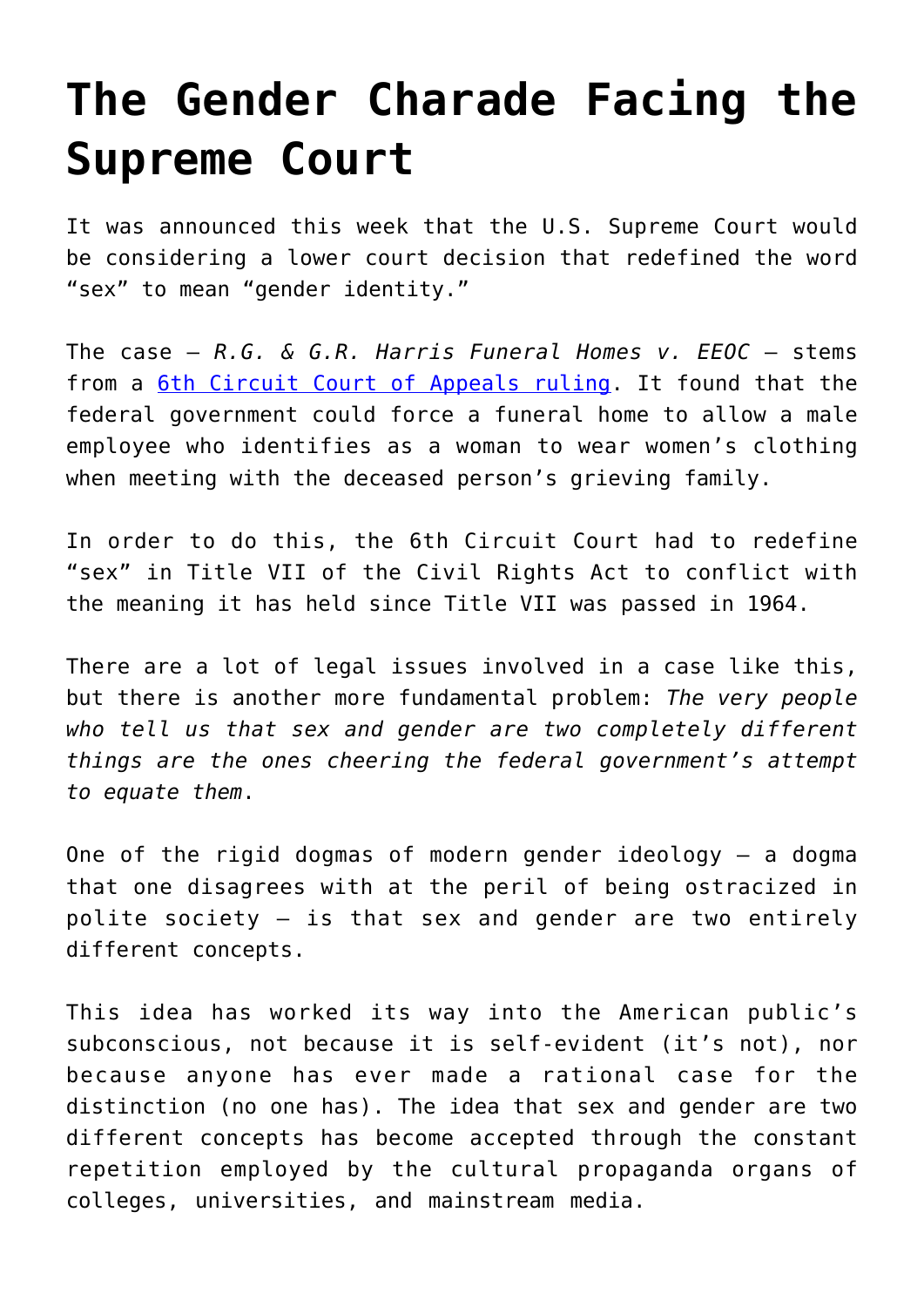You know an idea has reached critical mass in our culture when it is enshrined in a Wikipedia article. Here is [Wikipedia's](https://en.wikipedia.org/wiki/Sex_and_gender_distinction) [explanation:](https://en.wikipedia.org/wiki/Sex_and_gender_distinction)

*The distinction between sex and gender differentiates a person's biological sex (the anatomy of an individual's reproductive system, and secondary sex characteristics) from that person's gender, which can refer to either social roles based on the sex of the person (gender role) or personal identification of one's own gender based on an internal awareness (gender identity).*

In other words, "gender" is a subjective version of "sex" that can mean whatever the person using it wants it to mean.

So why are the people who rigidly insist on the distinction between sex and gender cheering a government ruling that equates the two?

The reason is that they don't really believe this themselves. Although they feign a belief that, on the one hand, sex is determined by biology, or, on the other, that gender is either a social construct (determined by social consensus) or individually decided (determined by person feelings), they constantly conflate the two beliefs.

Because they are essentially nihilists when it comes to sexuality, they define both sex and gender as it suits each particular political situation.

They do this by reifying *gender* to make it as objective as sex, as in the funeral home case. But they also subjectivize *sex* by making it as fluid as gender, as in cases when a person "transitions" from one sex to another.

They either cast the objective thing (sex) as subjective or the subjective thing (gender) as objective. Through this